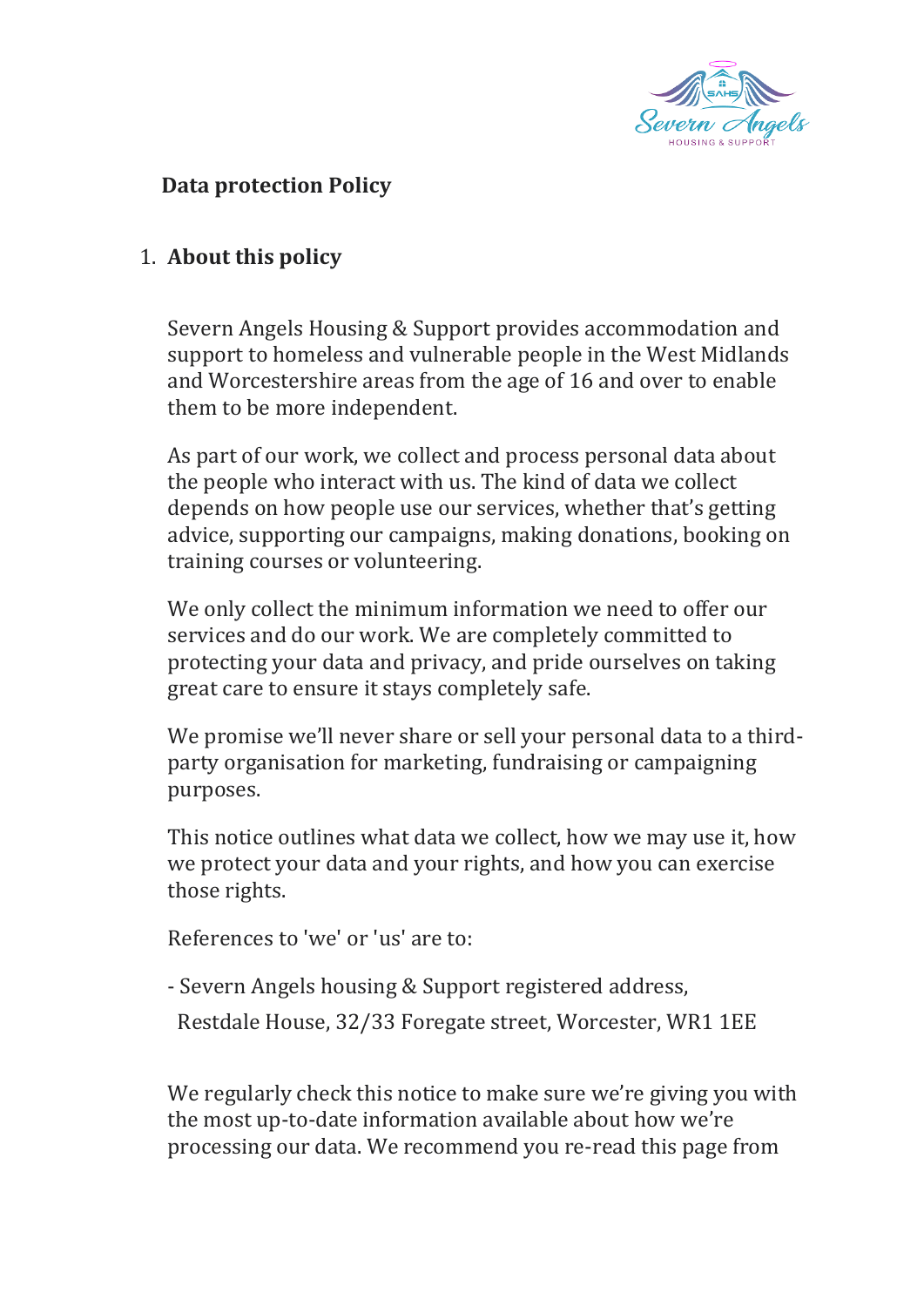

time to time to make sure you're happy with any changes that might be made.

While we've tried to make our privacy policy as comprehensive as possible, it doesn't include an exhaustive list of every aspect of how we collect and use of personal information. If you need any further information or explanation though, we're happy to help.

If you have any questions about this policy, please contact us using the details in the 'Contact us' section below.

This privacy policy was last updated in July 2020.

### 2. **Why we collect your data**

We collect and process personal data about the people who interact with us. The kind of data we collect depends on someone's needs, and how they're using our services. For instance, we might collect data to communicate with someone and send requested information to them, to help us administer campaigns and donations, or to improve our services.

We collect the minimum data required to provide our services and do our work. We're completely committed to protecting your data and privacy, and we pride ourselves on taking great care to ensure it stays completely safe.

Some of the reasons we might collect your data include:

- $\circ$  to provide you with advice, support or legal services that you have requested or been referred to
- <sup>o</sup> to record personal details shared during conversations with our teams.
- <sup>o</sup> to process personal details required for the administration of your booked training course
- <sup>o</sup> to process a purchase of a Severn Angels Housing & Support publication
- <sup>o</sup> to record and contact you regarding payments you make to Seven Angels Housing & Support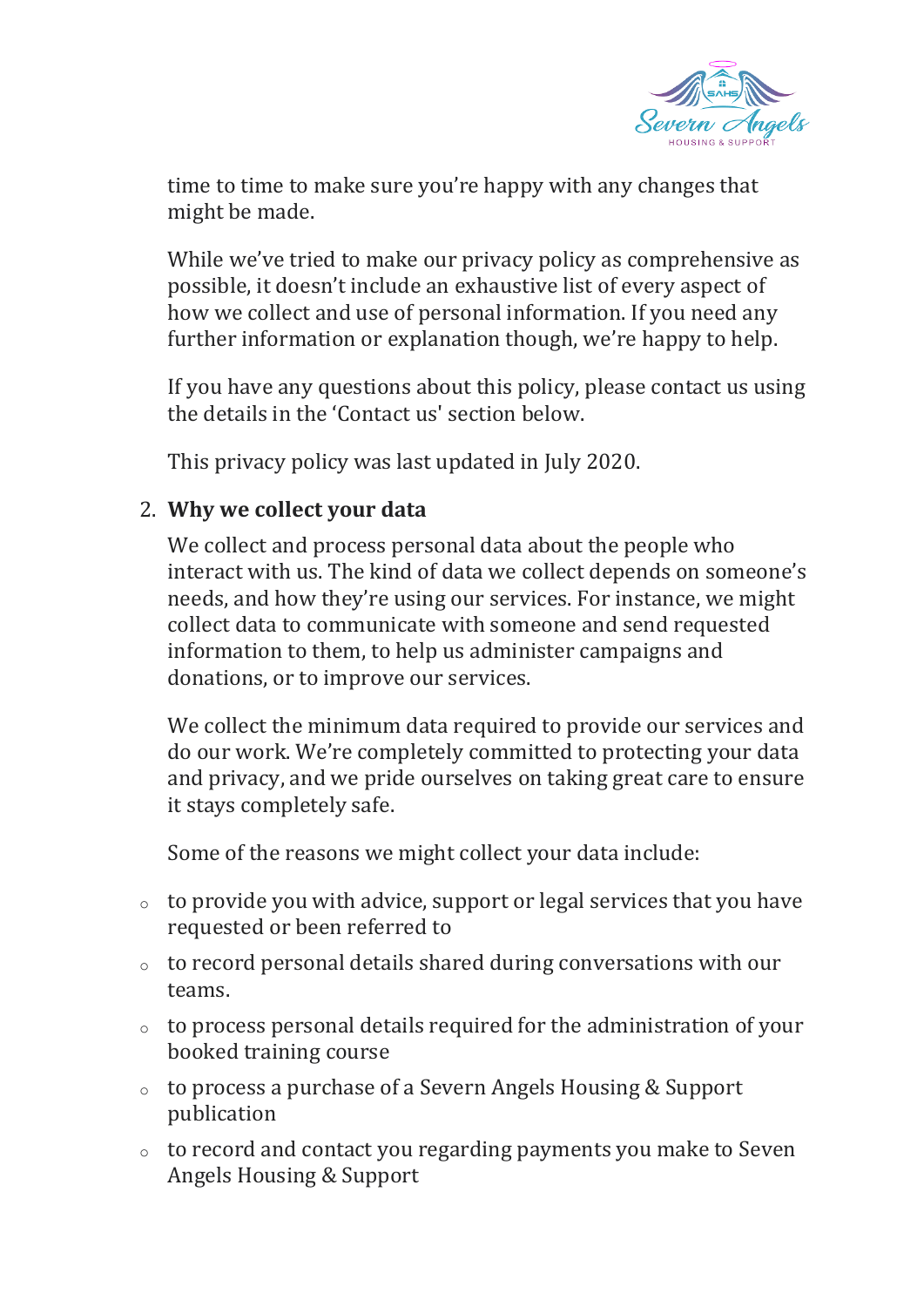

- <sup>o</sup> to administer services Severn Angels Housing & Support is providing to you
- <sup>o</sup> to communicate with you regarding Severn Angels Housing & Support work, fundraising, and campaigning activities
- <sup>o</sup> to process donations and administer Gift Aid information for any donation you make to Severn Angels Housing & Support
- <sup>o</sup> to administer and send you information about our legacy programme
- $\circ$  for our own internal administrative purposes, and to keep a record of your relationship with us
- <sup>o</sup> to manage your communication preferences
- <sup>o</sup> to process job applications or volunteer placements
- <sup>o</sup> to conduct surveys, research and gather feedback
- <sup>o</sup> to obtain information to improve Severn Angels Housing & Support's services and user experiences
- <sup>o</sup> to address and resolve complaints about Severn Angels Housing & Support and our services
- <sup>o</sup> to carry out research to find out more information about our supporters' and prospective supporters' backgrounds and interests
- <sup>o</sup> to comply with applicable laws and regulations, and requests from statutory agencies
- <sup>o</sup> to comply with our contractual obligations to our funders

### 3. **Information we collect**

Depending on how you use our services, the types of information we collect from you might include:

-your full name and date of birth

-contact details – including your postal address, telephone number(s), and email address

<sup>o</sup> National Insurance number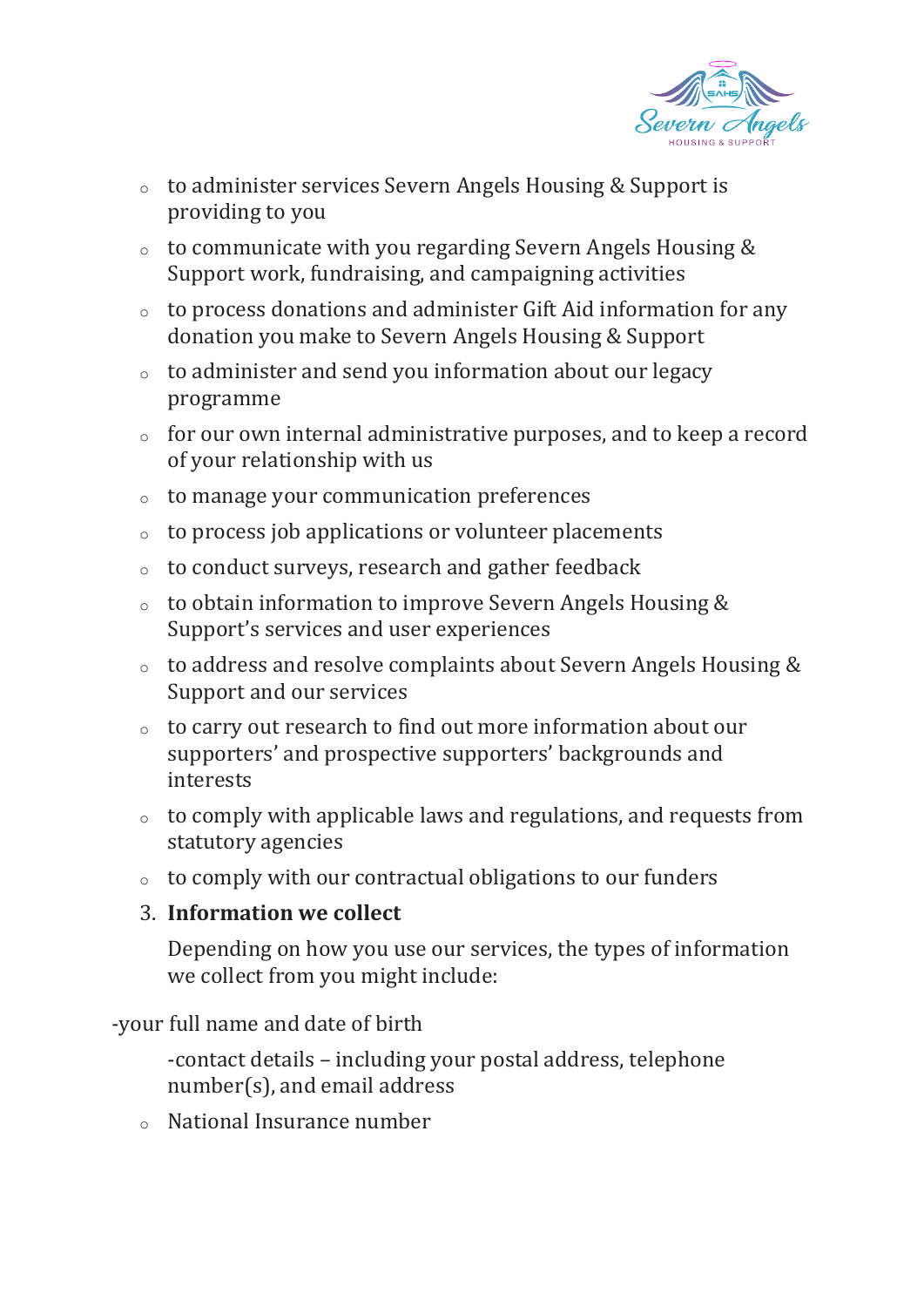

- $\circ$  details of your case when providing you with housing and support services
- <sup>o</sup> your bank details
- <sup>o</sup> records of your correspondence and engagement with us
- <sup>o</sup> donation history and Gift Aid details
- <sup>o</sup> information you may enter on the Severn Angels Housing & Support website
- <sup>o</sup> photographs, video or audio recordings
- <sup>o</sup> occupation
- <sup>o</sup> biographical information
- $\circ$  other information you share with us

This information may be collected via:

- <sup>o</sup> any paper forms you complete
- <sup>o</sup> telephone, webchat or email conversations, or face-to-face interactions
- <sup>o</sup> digital forms completed via our website, or online surveys
- <sup>o</sup> third-party companies and websites such as Just Giving
- <sup>o</sup> publicly available sources
- $\circ$  communication via social media

We sometimes also collect sensitive, personal data about individuals. This includes information about health, religion, sexuality, ethnicity, political and philosophical beliefs, and criminal records. We will normally only record this data where we have your explicit consent, unless we are permitted to do so in other circumstances under data protection law. For example, we may make a record that a person is in a vulnerable circumstance to comply with requirements under charity law and the Code of Fundraising Practice, to ensure that we do not send fundraising communications to them.

Where we are providing you with advice or support services, we may record your sensitive personal data if this is necessary for the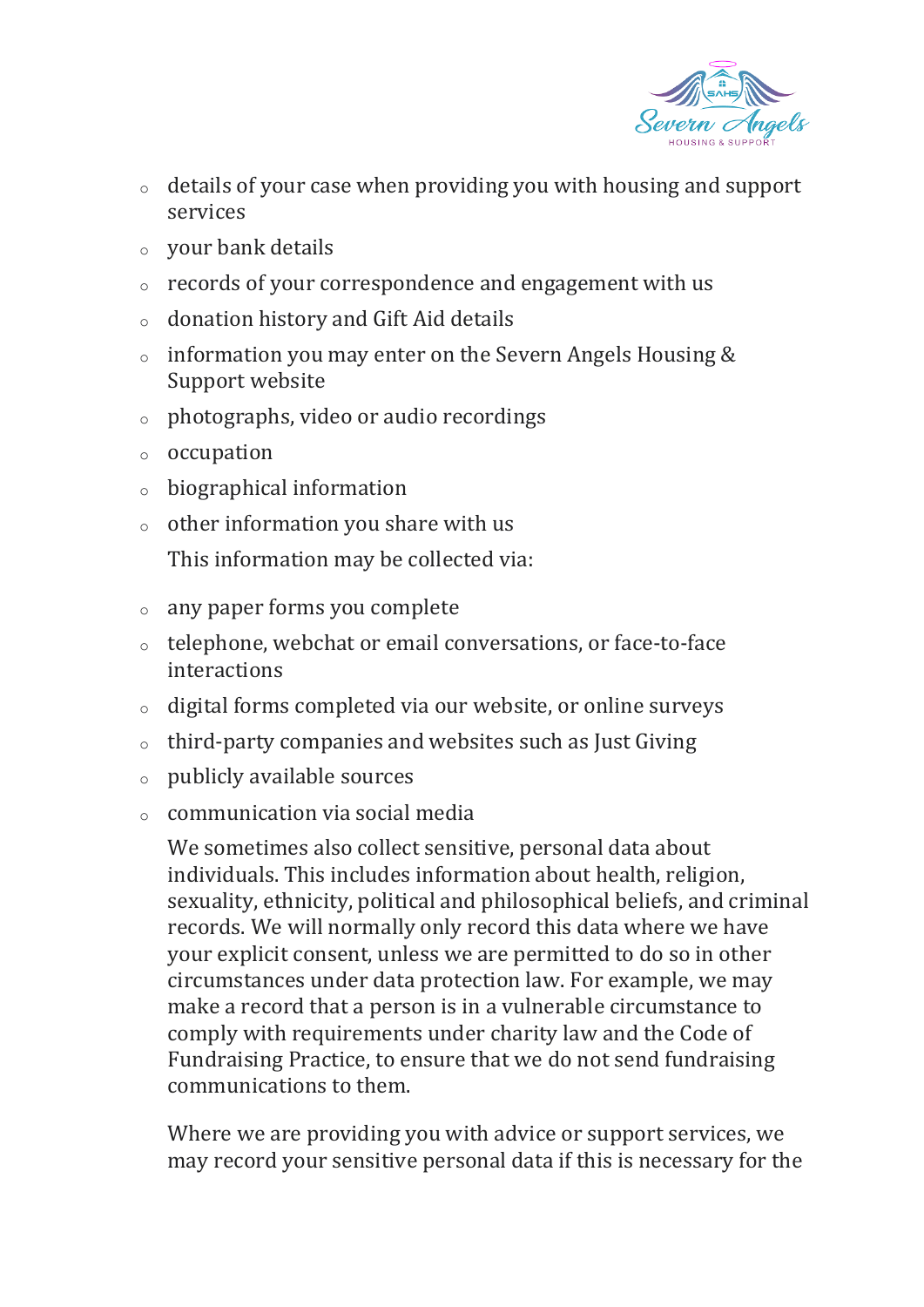

establishment, exercise or defence of legal claims, or if it is in the substantial public interest because we would not be able to provide our services without doing so.

# 4. **Using your personal data Severn Angels Housing & Support Services**

If you are receiving advice or support from us, or if someone else has referred you to us for such a service, we will need to process your data because of your specific relationship with us.

We will keep all your relevant personal information – including notes, letters, emails and information given to us about you – in a confidential record that is specific to you. We use an electronic case management system (customer relationship management system (CRM) or other electronic system, depending on the service) as well as paper records to support our advice, guidance and support provision. This means that we can keep the information you provide us, so we are able to see the history and relevant details of your case(s). This ensures that we provide appropriate and accurate advice or support. We take information security very seriously. No one is allowed access to our system or files unless they need this to provide the service to you, or for one of the other purposes discussed in this notice.

We may need to disclose and discuss your personal information to third party individuals or organisations if this is necessary to help resolve your issue. Examples include:

1)your landlord 2)council housing, social services and Housing Benefits teams 3)the DWP/Job Centre or HMRC 4)your GP or medical professionals 5)lenders and creditors 6)legal representatives or advisers 7)the court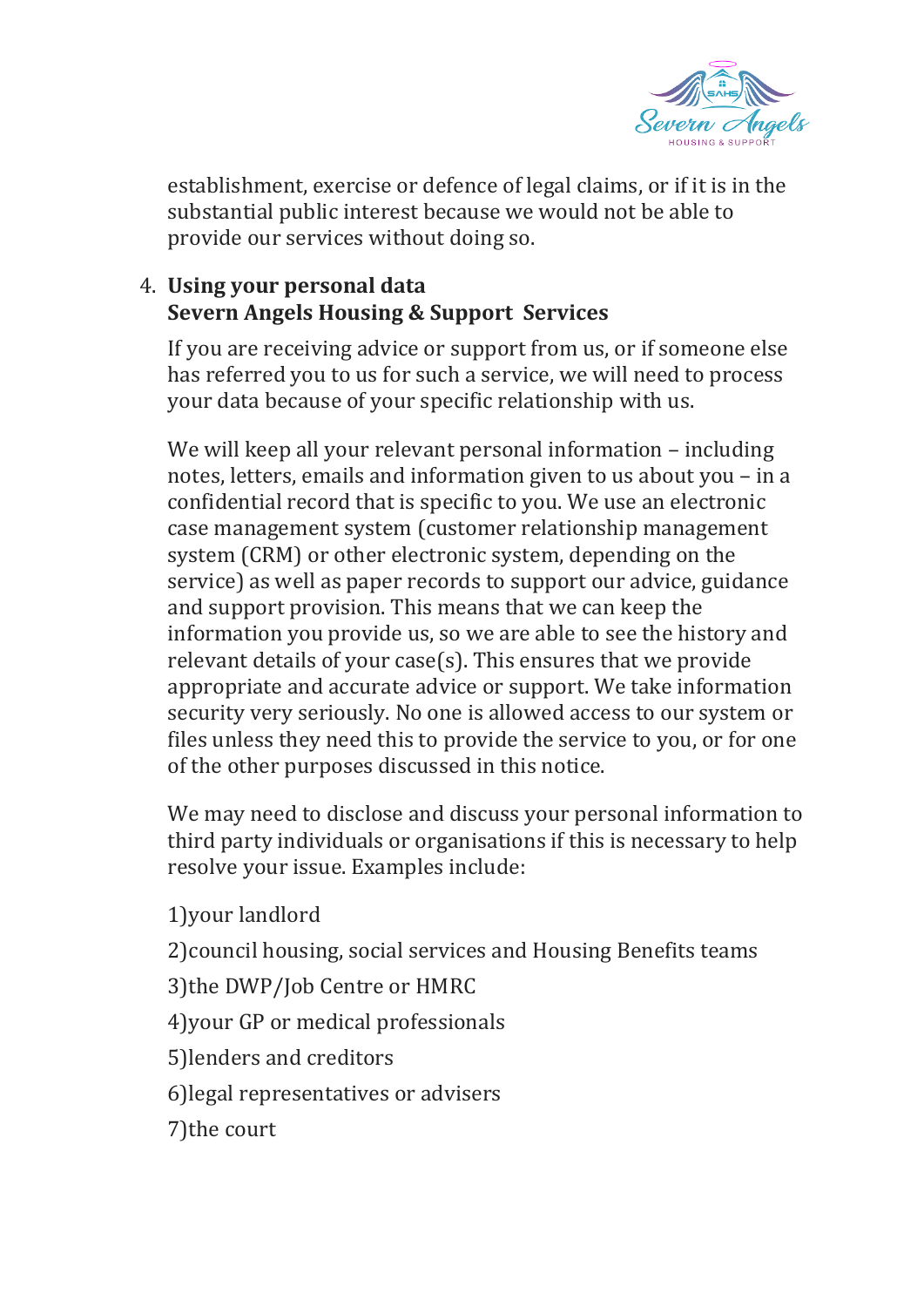

We will discuss this with you as we go along and will only act with your express consent unless one of the other legal bases in data protection legislation applies.

When you call our national helpline for advice, your call is recorded. This is used for training purposes, quality assurance, complaint investigations, and to make further improvements to the service we provide to you. You are informed of the recording before any data collection occurs.

To ensure that our services meet a high standard of quality, client files are sometimes checked by our quality assurance staff. Files may also be checked by external auditors if the work we do is funded by another organisation, such as a local authority or the Legal Aid agency. All auditors are bound by confidentiality policies.

Where our funders require it as a condition of our contract with them, we may use your data in reports to them. Typically, this is so that they can monitor the outcomes of the help we have provided to you, to ensure we are meeting the terms of our contract with them.

We may use your data for general statistical reports. These statistics will not include any information that could be used to identify any individual.

#### **Fundraising/campaigning/direct marketing**

We would love to keep you up to date with our fundraising, marketing and campaign activity.

We use a range of marketing activities and channels to contact our supporters – including our website, face-to-face fundraising, direct mail, SMS/text campaigns, email, and telephone.

We will obtain your consent to contact you by email and text message for marketing purposes. We will also obtain consent from all new supporters (who signed up after 25 May 2018) to make marketing calls.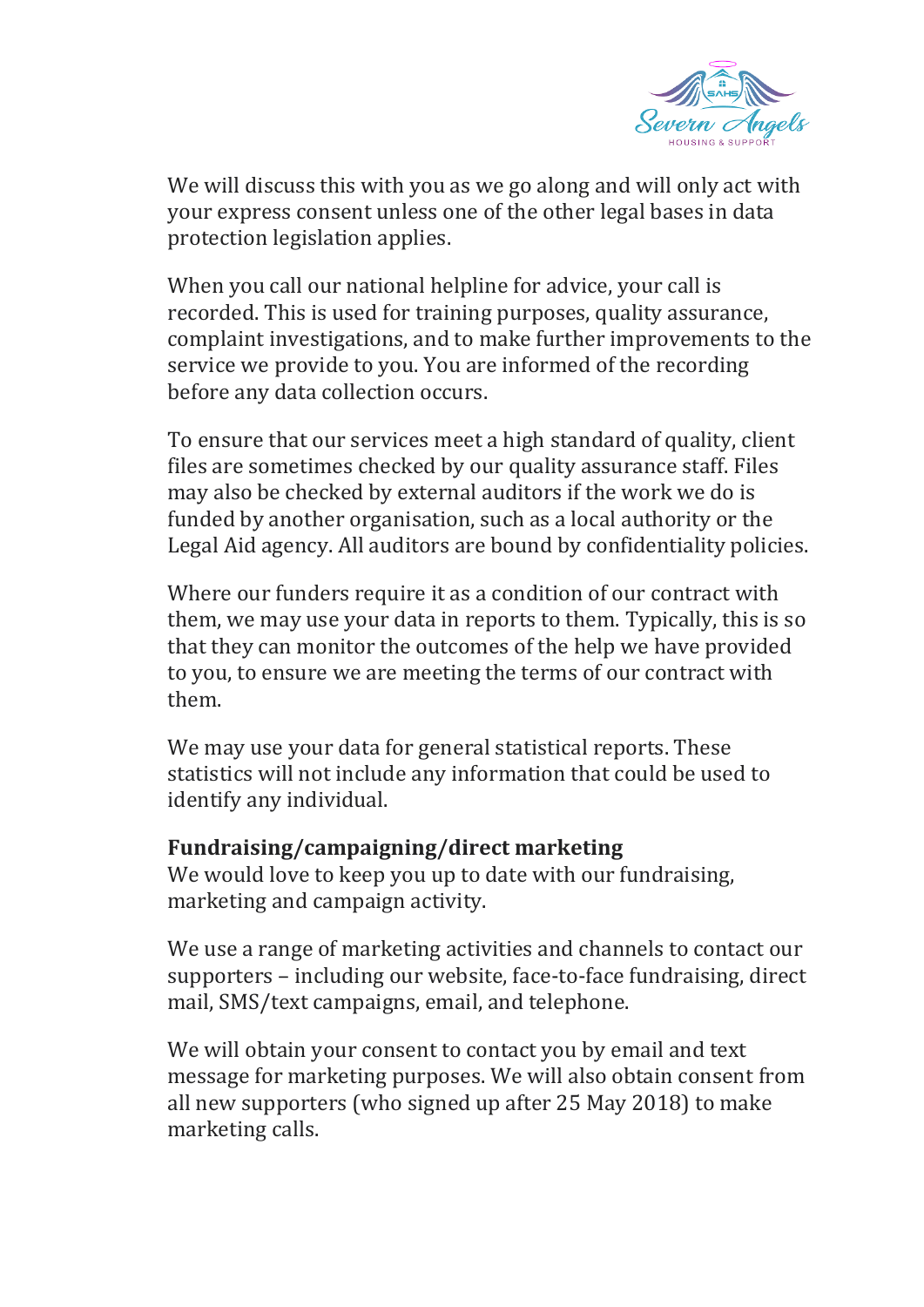

We will send you marketing by post, on the basis of it being within our legitimate interests to do so, unless you opt out. We will also contact existing supporters by phone on this basis (unless they are registered with the Telephone Preference Service or have opted out of receiving marketing communications from Severn Angels Housing & Support.

We send the following marketing materials:

- <sup>o</sup> **updates about Severn Angels Housing & Support's work** including newsletters, magazines, and other publications informing you about our work
- <sup>o</sup> **campaigns** information about our campaigning activities both in England and Scotland, including how you can support such campaigns, (for example by lobbying influential figures or signing a petition), and updates about the progress of our campaigns
- <sup>o</sup> **appeals and fundraising activities** including requests for donations, information about how you can leave us a gift in your will, how you can raise money on our behalf, attend or take part in a fundraising event, communications relating to our lottery and raffles, and updates on the impact that your fundraising activities have had on our work
- <sup>o</sup> **events** including details of our challenges, such as Vertical Rush or other sponsored runs and activities, as well as other events such as concerts and comedy gigs in aid of Severn Angels Housing & Support. Please note that if you sign up to a Severn Angels Housing & Support event, we will also send you administrative communications about how you can take part. On occasion we will also send you a reminder about the same event in future years, in case you want to participate in it again
- <sup>o</sup> **volunteering** information about how you can help support Severn Angels Housing & Support by giving up your time or using your influence to progress our aims, along with updates on the impact of your work
- <sup>o</sup> **professional services** including details of the professional services that Severn Angels Housing & Support offers, such as training and publications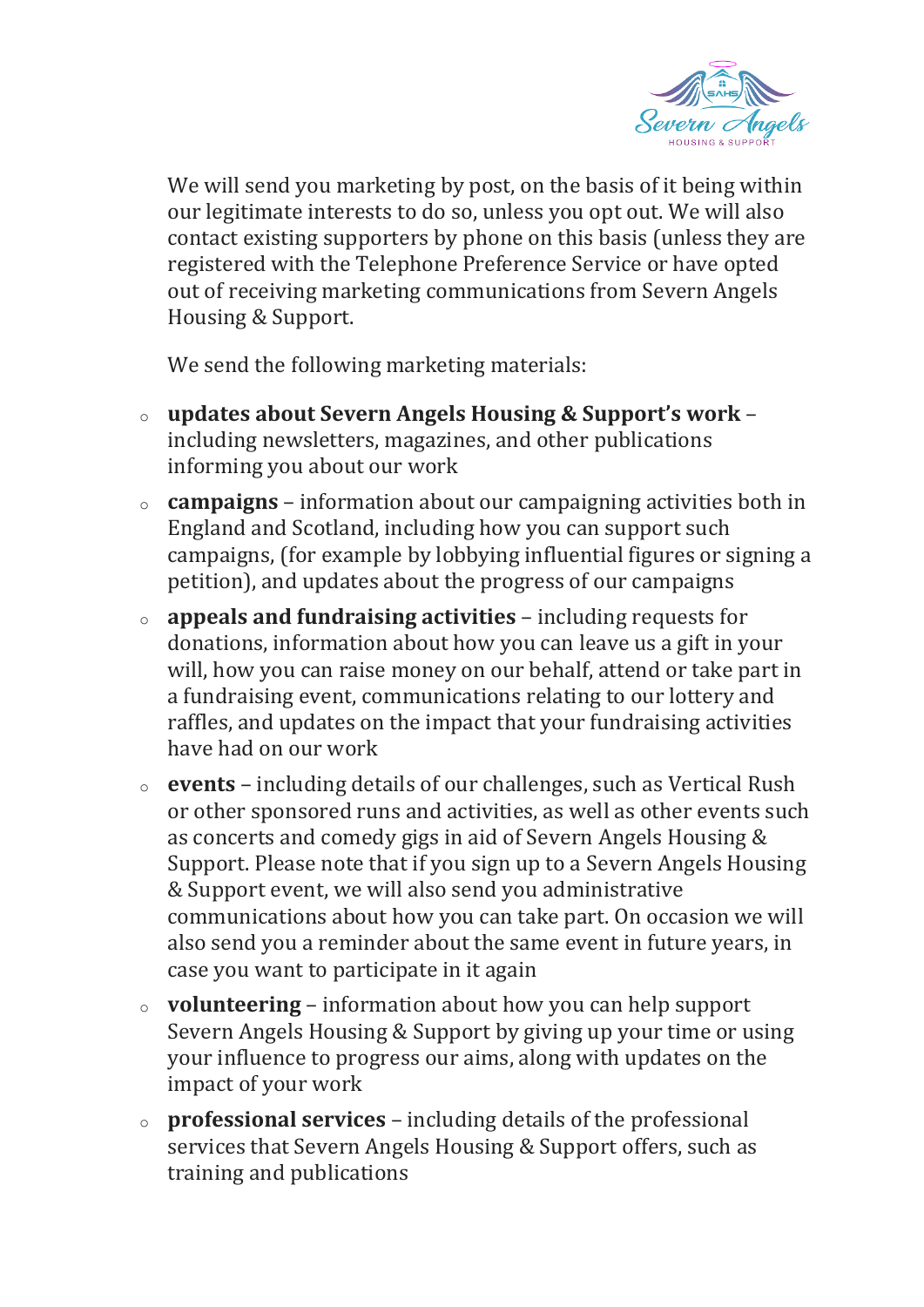

We will **never** share or sell your personal data to a third-party organisation for its marketing, fundraising or campaigning purposes.

You can withdraw your consent, unsubscribe from or update your marketing preferences at any point using the details in the 'Contact us' section below.

Any electronic communications, such as emails, will have a link to unsubscribe from future electronic communications, so you can manage your own communication preferences.

If you make any changes to your consent, we will update your record without undue delay and at the latest within one month of receipt. It may take 60 days for our systems to update and stop any postal communications from being sent to you. Email communications will, however, be stopped immediately.

Where possible, we cleanse and remove out of date by checking it against publicly available records such as deceased records. This helps us to improve the delivery rate of our mailings and minimise wasted expenditure.

#### **Administrative communications to supporters**

In addition to the fundraising and marketing communications that you receive from Severn Angels Housing & Support, we will also communicate with you by post, telephone, and email in relation to administrative and transactional matters. For example, we will call you after you have set up a Direct Debit to confirm your details, and upon cancellation. There may also be other occasions where we need to contact you about your donation – for example, if there is a problem with a payment or in relation to your gift aid declaration.

On occasion, we will also contact you about an event that you have signed up to participate in, to – for example – to check that fundraising pages have been set up and to provide any other necessary information.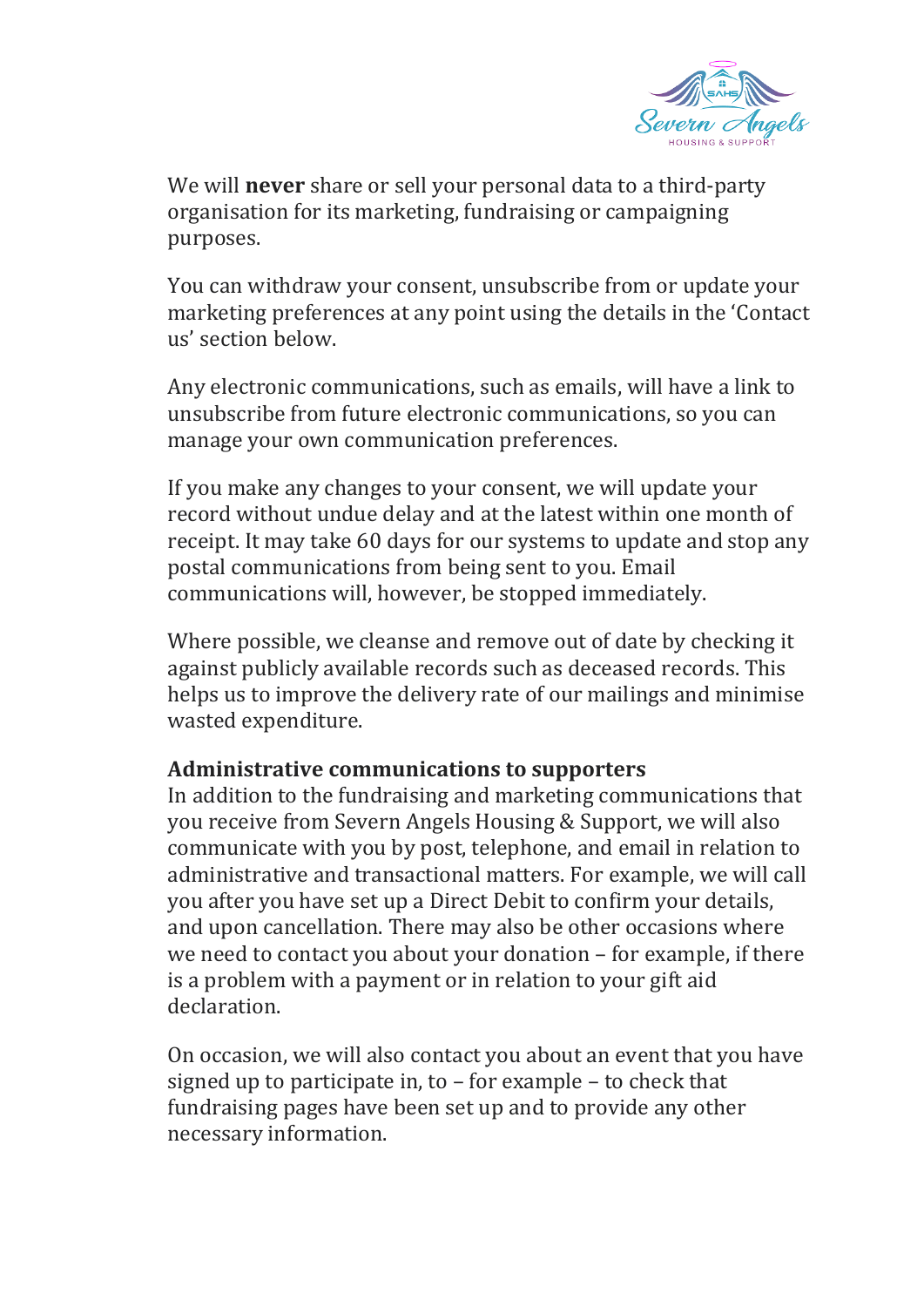

As mentioned above, we may still need to communicate with you for administrative purposes even where you have opted out of marketing communications from us.

### 5. **Supporter research and analysis**

We may use profiling and database segmentation techniques to analyse your personal information, and create a profile of your interests, preferences and ability to donate. This allows us to ensure communications are relevant and timely, to provide an improved experience for our supporters. It also helps us understand the background of our supporters so that we can make appropriate requests to those who may be willing and able to donate more than they already do or leave a gift in their will. This enables us to raise funds quicker and in the most cost-effective way.

Our fundraising team uses information that is already in the public domain (information that has been published in print or online) to identify high net worth individuals who may be interested in supporting our work with a major gift. These publicly available sources of information include Companies House, the electoral register, the phone book, the Charity Commission's Register of Charities, Who's Who, LinkedIn, company annual reports, and articles in newspapers and magazines. We do not use publicly available sources which we consider would be intrusive for this purpose, such as Twitter, JustGiving, the Land Registry, online planning applications, or websites that are like these. We also carry out research to identify existing supporters who may be able to join our major donor programme. This is based both on publicly available information, and information our supporters have given us voluntarily (e.g. where a person lives, who they bank with, what their occupation is and their age).

Under data protection legislation, you have the right to object to your data being processed in this way. If you wish to opt out of being identified as a high net worth individual, please contact us on info@severnangels.co.uk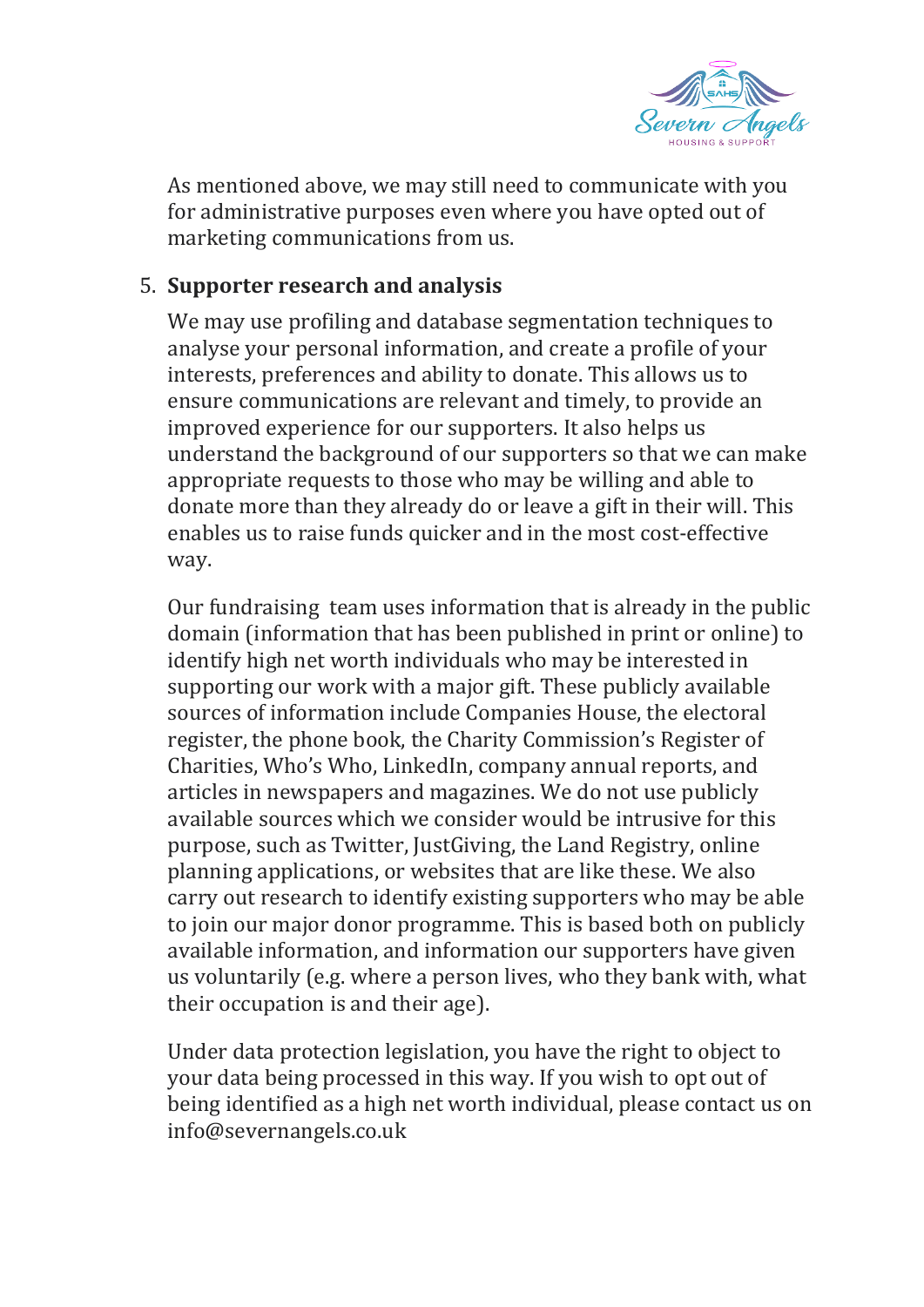

We are also legally required to carry out checks on individuals who give us large donations, to comply with our duties in respect of anti-money laundering legislation and the prevention of fraud.

Preferences, and payment details – so that we can process your **Social media/digital**

Depending on your settings or the privacy policies for social media messaging services like Facebook, Twitter, and Instagram, you may receive targeted advertisements through our use of social media audience tools. For example, Facebook's 'Custom' and 'Lookalike' Audiences' programmes enable us to display adverts to our existing supporters when they visit Facebook, or other people who have similar interests or characteristics to our supporters. We may provide your data (including your email address) to Facebook, so it can determine whether you are a registered account holder with them, or so that Facebook create a 'lookalike' audience. Our adverts may then appear when you access Facebook. We only work with social media networks that provide a facility for secure and encrypted upload of data, and immediately delete any records not matching with their own user base.

Our website also uses web beacons or pixels through third-party service providers that allow us to track conversions and activity on our website as – well as generating advertisements that appear on Facebook and other search engines, like Google, for you and other potential users.

When we're seeing what people do online like this, we're using cookies. We use cookies to tailor your browsing experience and ensure we show you more relevant information. If you don't want cookies, you can set your browser to notify you when you receive one, then choose to decline it.

### A**pplying for a Job with Severn Angels Housing & Support**

When you apply for a job with us, your personal data will be collated to monitor the progression of your application, and the effectiveness of the recruitment process through the statistics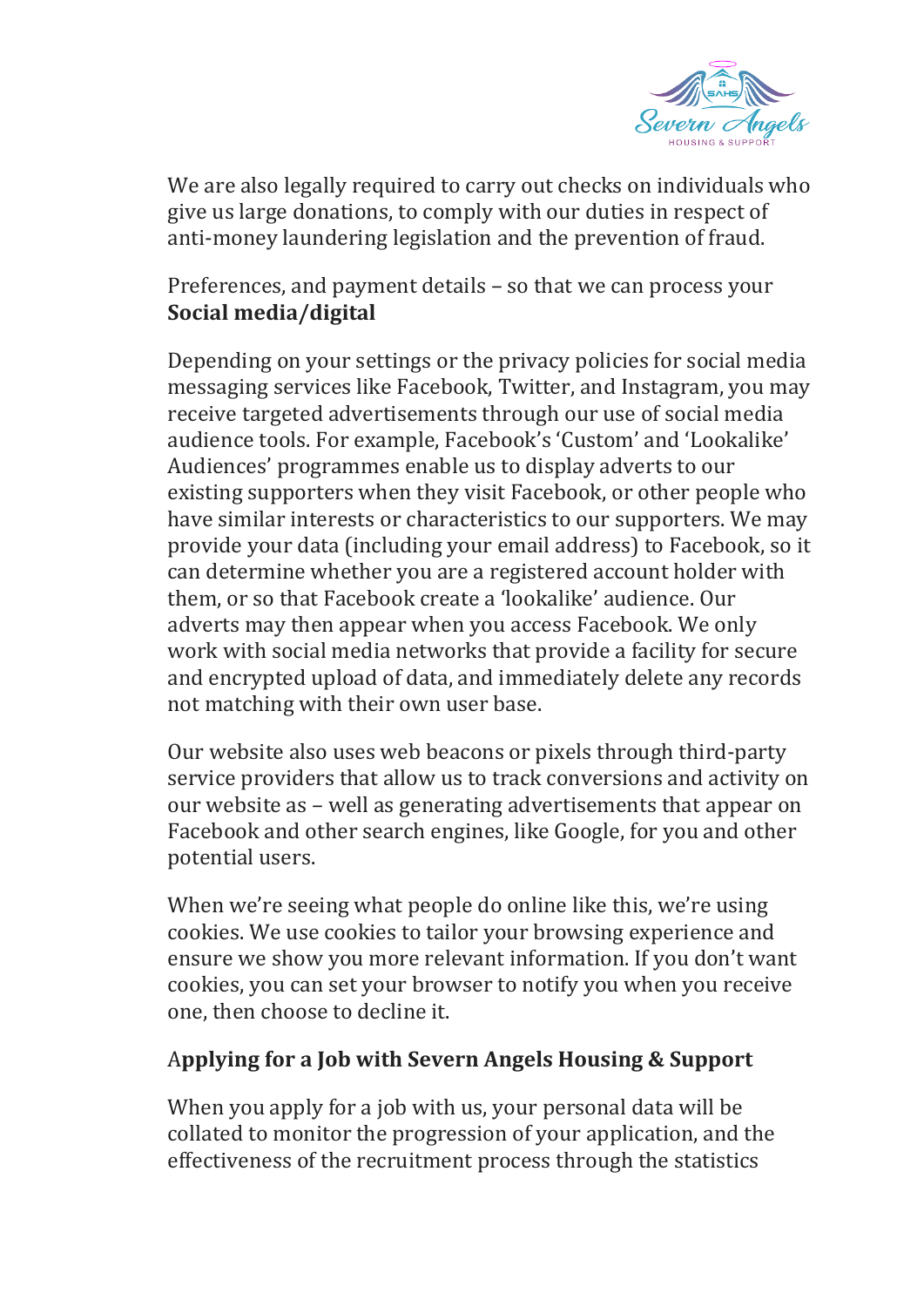

collected. Where we need to share your data – such as for gathering references, obtaining a Disclosure and Barring Services/Disclosure Scotland check (depends on the role), or a prison clearance (depends on the role) – you will be informed beforehand, unless the disclosure is required by law. These checks are only done after a position has been offered only to the successful candidate. On the application form, you are asked to complete the referee details, and can tick permission to contact referee. If tick yes, once offered a role, we will automatically send out reference requests. If you tick no, we will contact successful candidates for permission first.

Personal data about unsuccessful applicants are held for 6 months after the recruitment exercise is complete for that vacancy. You, as an applicant, can ask us to remove your data before this time if you do not want us to hold it. If we feel there is another suitable vacancy available, we will contact the applicant prior to sharing your application details with the relevant manager.

Once you have taken up employment with Severn Angels Housing & Support, we will compile a file relating to your employment. The information contained in this will be kept secure and will only be used for purposes directly relevant to your employment. Once your employment with us has ended, we will retain the file in accordance with the requirements of our retention schedule and then delete it from our files.

### 6. **Professional contacts**

We may collect data about professional contacts and partners with whom we work, or to whom we provide professional services – such as training or publications. Personal data collected in this way will be processed in accordance with data protection legislation and this policy.

We may send our professional partners information and updates about our work (primarily by email). Such contacts can opt out of receiving this information at any time.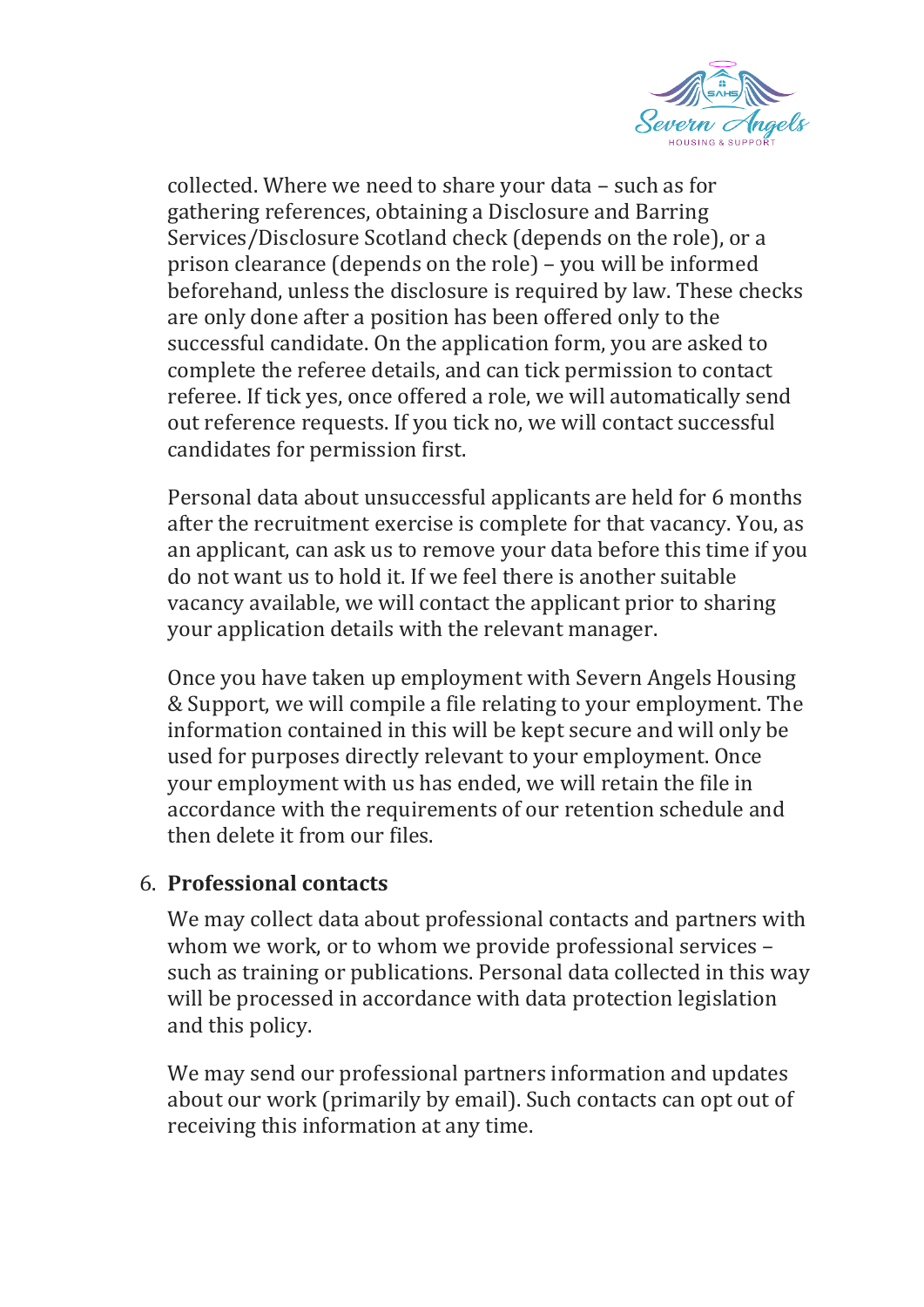

We maintain a record of information related to MPs and other holders of public office, to enable us to undertake our campaigning activity in furtherance of our charitable aims. This will include keeping a record of contact details such as address, telephone number and email address as well as publicly available voting records and committee and group memberships.

# 7. **Our legal basis for processing personal data**

We need a lawful basis to collect and use your personal data under data protection law. The law allows the below ways to process personal data (and additional ways for sensitive personal data). Four of these are relevant to the types of processing that we carry out. This includes information that is processed on the basis of:

-a person's consent (for example, to send you direct marketing by email or SMS)

-a contractual relationship (for example, to provide you with goods or services that you have purchased from us)

-processing that is necessary for compliance with a legal obligation (for example to process a Gift Aid declaration, and carrying out due diligence on large donations)

-Severn Angels Housing & Support's legitimate interests (please see below for more information)

-Personal data may be legally collected and used if it is necessary for a legitimate interest of the organisation using the data, if its use is fair and does not adversely impact the rights of the individual concerned.

-When we use your personal information, we will always consider if it is fair and balanced to do so and if it is within your reasonable expectations. We will balance your rights and our legitimate interests to ensure that we use your personal information in ways that are not unduly intrusive or unfair. Our legitimate interests include:

-Charity Governance: including delivery of our charitable purposes, statutory and financial reporting and other regulatory compliance purposes.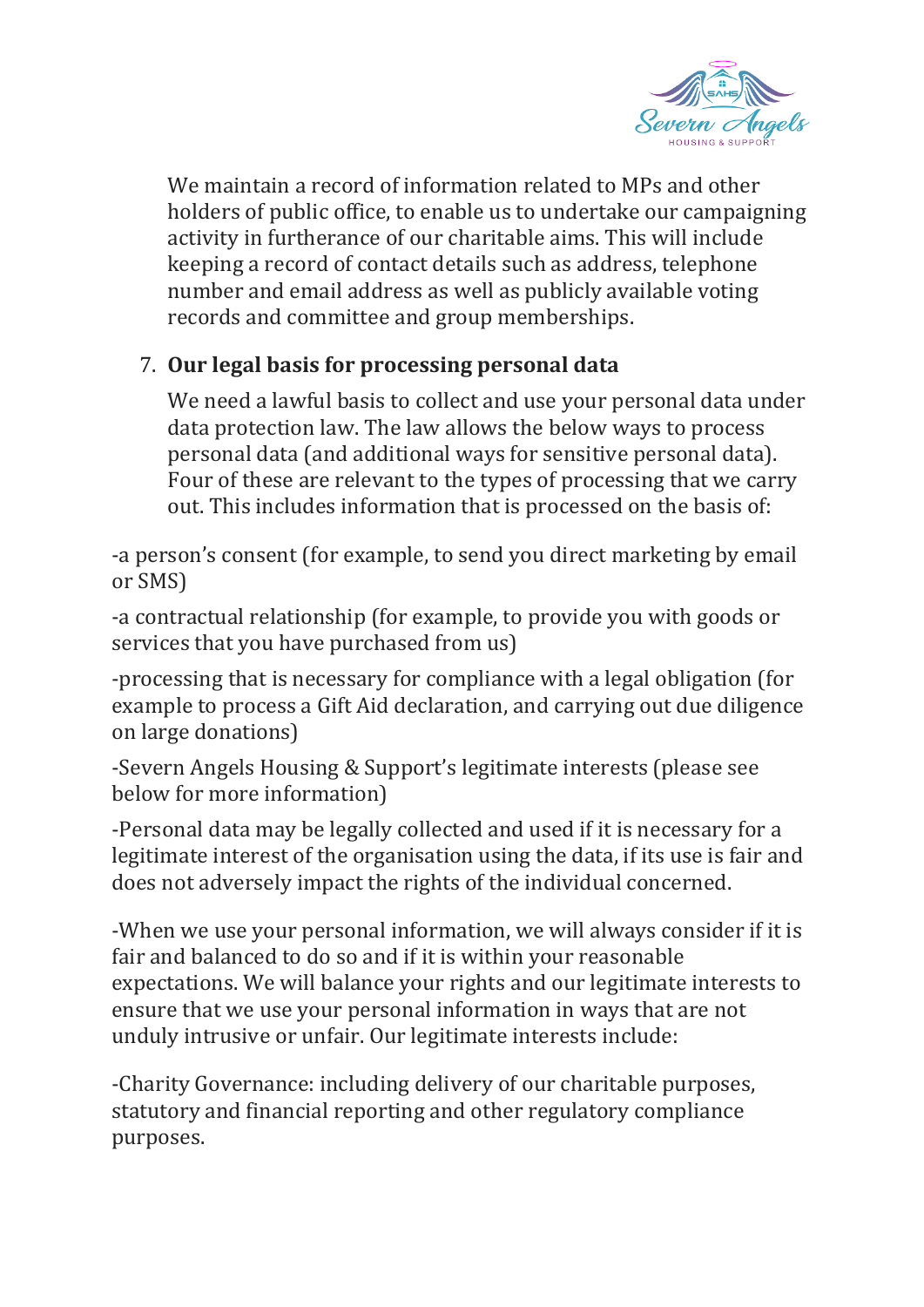

-Administration and operational management: including responding to solicited enquires, providing information and Severn Angels Housing & Support services, research, events management, the administration of volunteers and employment, and recruitment requirements

-Fundraising and Campaigning: including administering campaigns and donations, and sending direct marketing by post (and in some cases making marketing calls), sending thank you letters, analysis, targeting and segmentation to develop communication strategies, and maintaining communication suppressions

If you would like more information on our uses of legitimate interests, or to change our use of your personal data in this manner, please get in touch with us on [info@severnangelshousingandsupport.co.uk](mailto:info@severnangelshousingandsupport.co.uk)

### 8. **Disclosure of your personal data**

We will not share any of your personal data with any third party except where:

 1)the transfer is to a secure data processor, which carries out data processing operations on our behalf (please see section 13 for more information)

 2)we are required to do so by law, for example to law enforcement or regulatory bodies where this is required or allowed under the relevant legislation

3)we are required to do so because it is a condition of our funding or service provision that we share certain information with the funder or with partnership organisations. We will tell you if this is the case.

it is necessary to protect the vital interests of an individual

4)we have obtained your consent

We will **never** share or sell your personal data to a third-party organisation for marketing, fundraising, or campaigning purposes.

# 9. **Security of your personal data**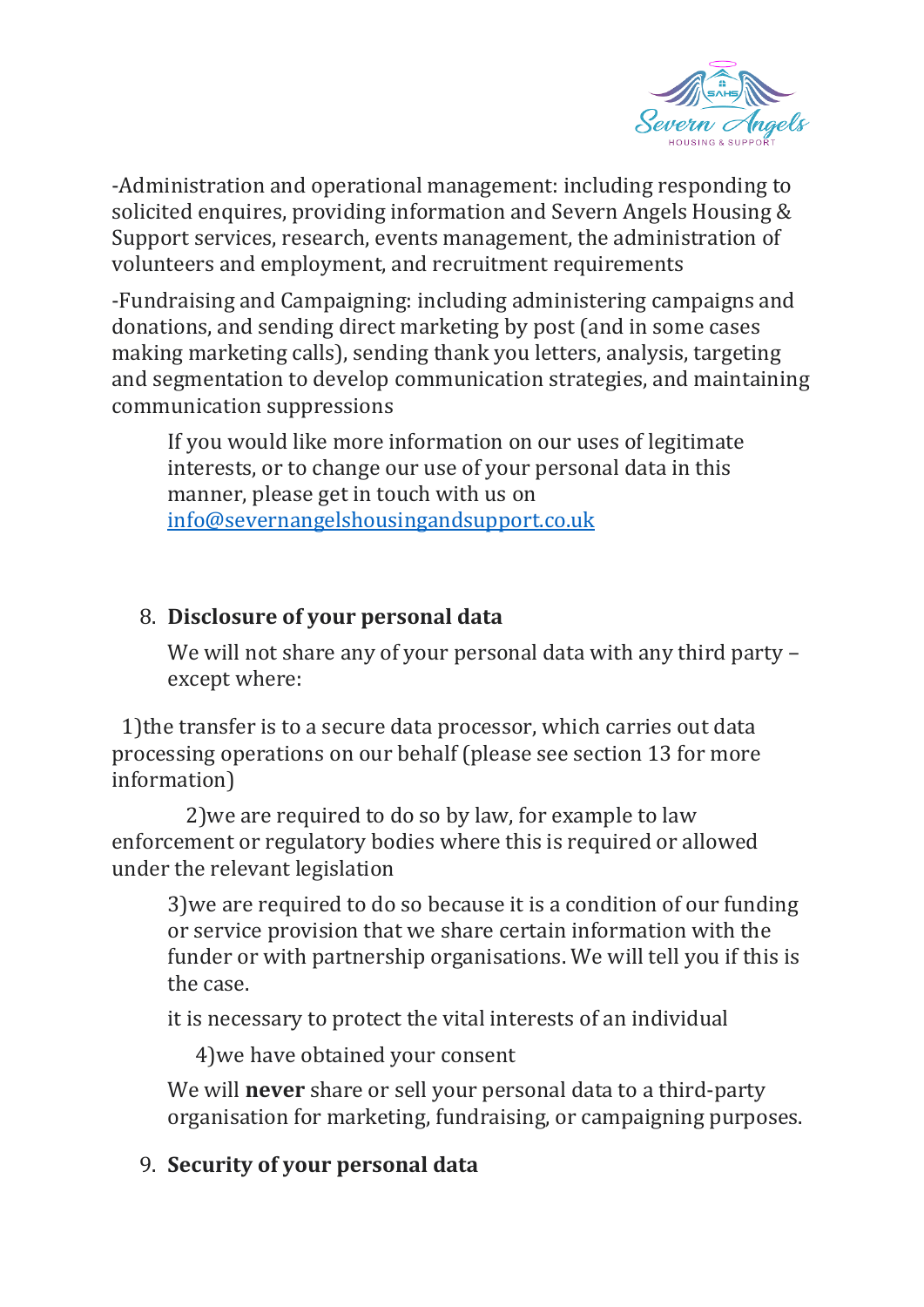

We use appropriate technical and organisational measures and precautions to protect your personal data and to prevent the loss, misuse or alteration of your personal data.

Unfortunately, the transmission of information via the internet is not completely secure. Although we will do our best to protect your personal data, we cannot guarantee the security of your data transmitted to our website. Once we have received your information, we will use strict procedures and security features to try to prevent unauthorised access.

We encourage you to review the privacy statements of websites so that you can understand how collect, use and share your information. We are not responsible for the privacy statements, security, or other content on sites outside of the website.

### 10. **Transfers of data outside of the European Economic Area**

We use Microsoft Office 365 which is a multi-tenant cloud services, for our internal office use. This means that internal documents and information generated by us are stored in cloud services hosted within the European Economic Area (EEA).

#### 11. **Retention of your data**

Whatever your relationship with us, we will only store your information for a specified amount of time, as set out in our internal data retention policy.

The length of time that data will be kept may depend on the reasons for which we are processing the data and on the law or regulations that the information falls under, such as financial regulations, Limitations Act, Health and Safety regulation etc., or any contractual obligation we might have – such as with government contracts or if we have a business case, such as with research data. For business case data, we will anonymise the data so no individual is identifiable.

Subject to the above, we will typically store data relating to donors and people who have taken campaign actions for eight years after their last donation or interaction, and people to whom we provide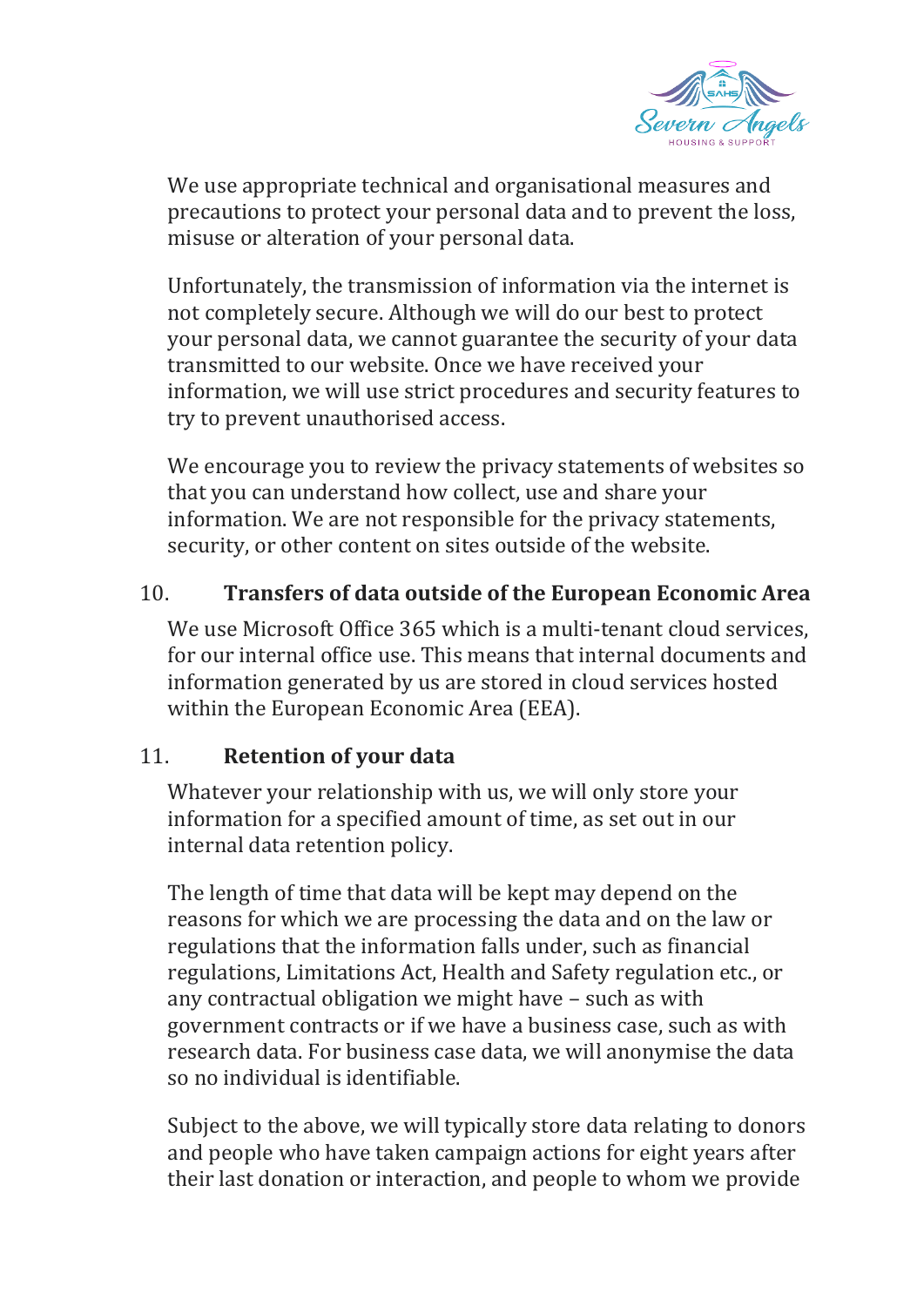

services to for eight years after completion of those services. Personal data about unsuccessful applicants are held for six months after the recruitment exercise is complete for that vacancy.

Once the retention period has expired, the information will be confidentially disposed or permanently deleted, or anonymised.

If you request to receive no further contact from us, we will keep some basic information about you on our suppression list to avoid sending you unwanted materials in the future.

### 12. **Your rights**

You have many rights under data protection legislation. These include:

#### -Right of Access

You have the right to know what information we hold about you and to ask, in writing, to see your records.

We will supply any information you ask for that we hold about you as soon as possible, but this may take up to two calendar months. We will not charge you for this other than in exceptional circumstances. You will be asked for proof of identity as the person dealing with your request may not be the staff member you have met before. We need to be sure we are only releasing your personal data to you.

This is called a data subject access, and can be done by:

- 1. emailing info@severnangelshousingandsupport.co.uk
- 2. writing to the Data Protection Manager, c/o Shelter, PO Box 1477, Sheffield, South Yorkshire, S1 4YQ
- <sup>o</sup> Right to be informed

You have the right to be informed how your personal data will be used. This policy, as well as any additional information or notice that is provided to you either at the time you provided your details, or otherwise, is intended to provide you with this information.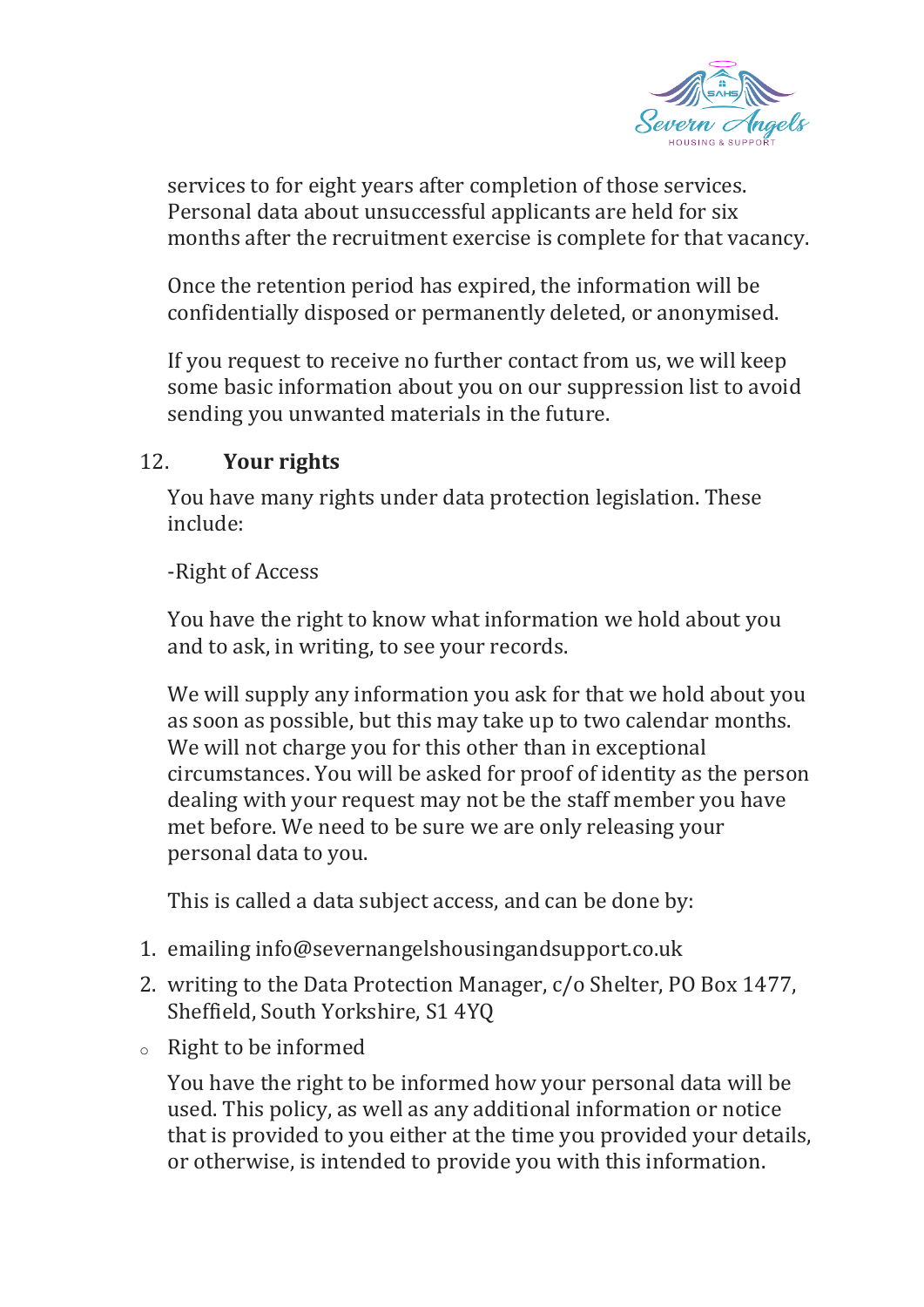

<sup>o</sup> Right to withdraw consent

Where we process your data based on your consent (for example, to send you marketing texts or emails), you can withdraw that consent at any time. To do this, or to discuss this right further with us, please contact us on

[info@severnangelshousingandsupport.co.uk](mailto:info@severnangelshousingandsupport.co.uk)

<sup>o</sup> Right to object

You also have a right to object to us processing data where we are relying on it being within our legitimate interests to do so (for example, to send you direct marketing by post). To do this, or to discuss this right further with us, please contact us on [info@severnangelshousingandsupport.co.uk](mailto:info@severnangelshousingandsupport.co.uk)

<sup>o</sup> Right to restrict processing

In certain situations, you have the right to ask for processing of your personal data to be restricted because there is some disagreement about its accuracy or legitimate usage.

<sup>o</sup> Right of erasure

In some cases, you have the right to be forgotten (i.e. to have your personal data deleted from our database). Where you have requested that we do not send you marketing materials, we will need to keep some limited information to ensure that you are not contacted in the future.

<sup>o</sup> Right of rectification

If you believe our records are inaccurate, you have the right to ask for those records concerning you to be updated. To update your records, please get in touch with us using the details in the 'Contact us' section below.

<sup>o</sup> Right to data portability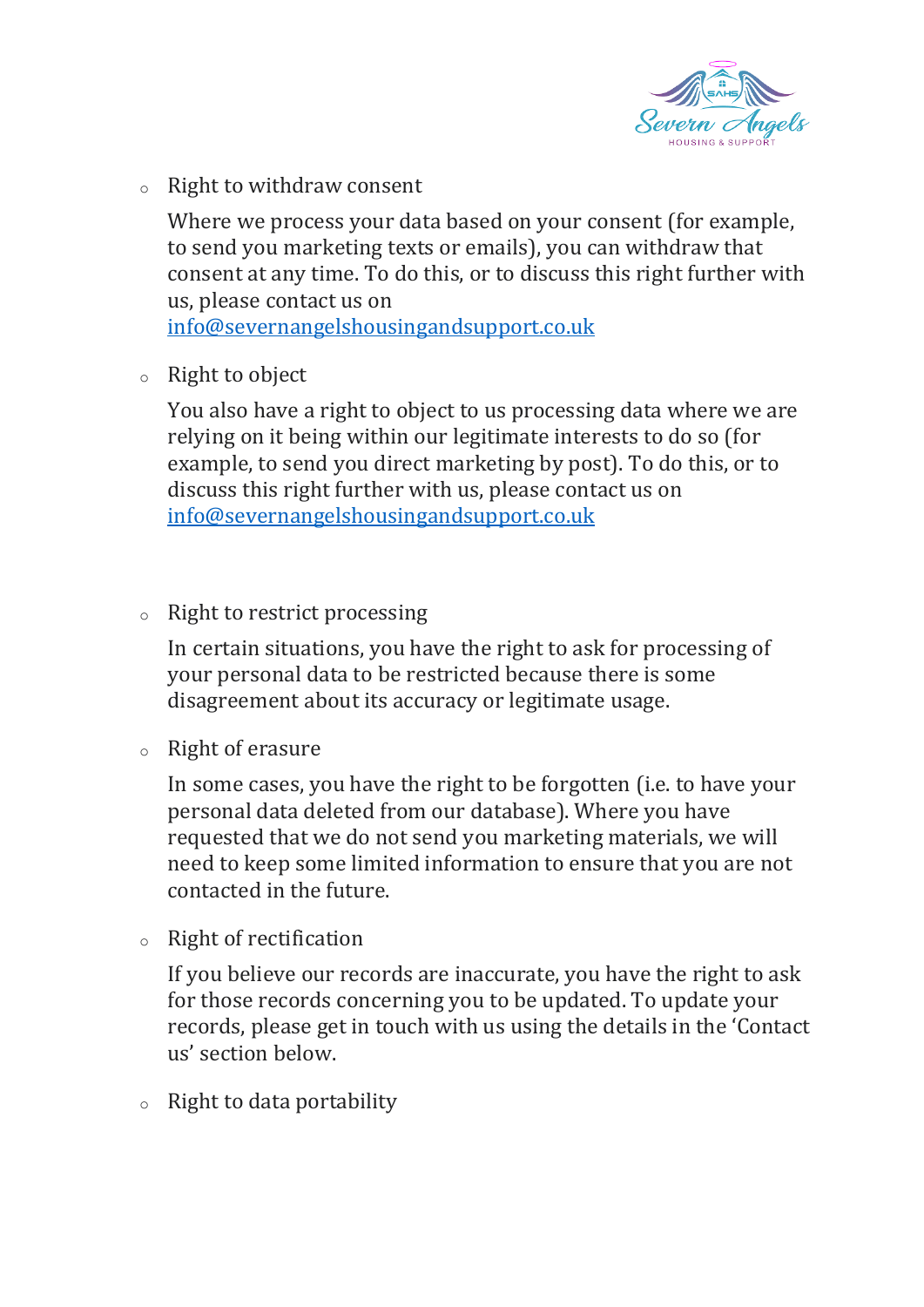

Where we are processing your personal data because you have given us your consent to do so, you have the right to request that the data is transferred from one service provider to another.

# 13. **Complaints**

If you have any complaints about the way in which we have used your data, please email

[info@severnangelshousingandsupport.co.uk](mailto:info@severnangelshousingandsupport.co.uk) or call us on the below number. We would be happy to help and discuss your concerns.

You are also entitled to make a complaint to the **[Information](https://www.ico.org.uk/)  [Commissioner's Office](https://www.ico.org.uk/)** and the **[Fundraising Regulator](https://www.fundraisingpreference.org.uk/)**, and, where you have been helped by a solicitor, the **[Legal Ombudsman](http://www.legalombudsman.org.uk/)**. You can also complain to the ICO if you are unhappy with how we have used your data.

The ICO's address:

Information Commissioner's Office Wycliffe House Water Lane Wilmslow Cheshire SK9 5AF

Helpline number: 0303 123 1113

ICO website: [https://www.ico.org.uk](https://www.ico.org.uk/)

### 14. **Contact Us**

If you have any questions about this policy, would like more information, or want to exercise any of the rights set out in section 12 above, you can get in touch with us in the following ways:

Email us on

[info@severnangelshousingandsupport.co.uk](mailto:info@severnangelshousingandsupport.co.uk)